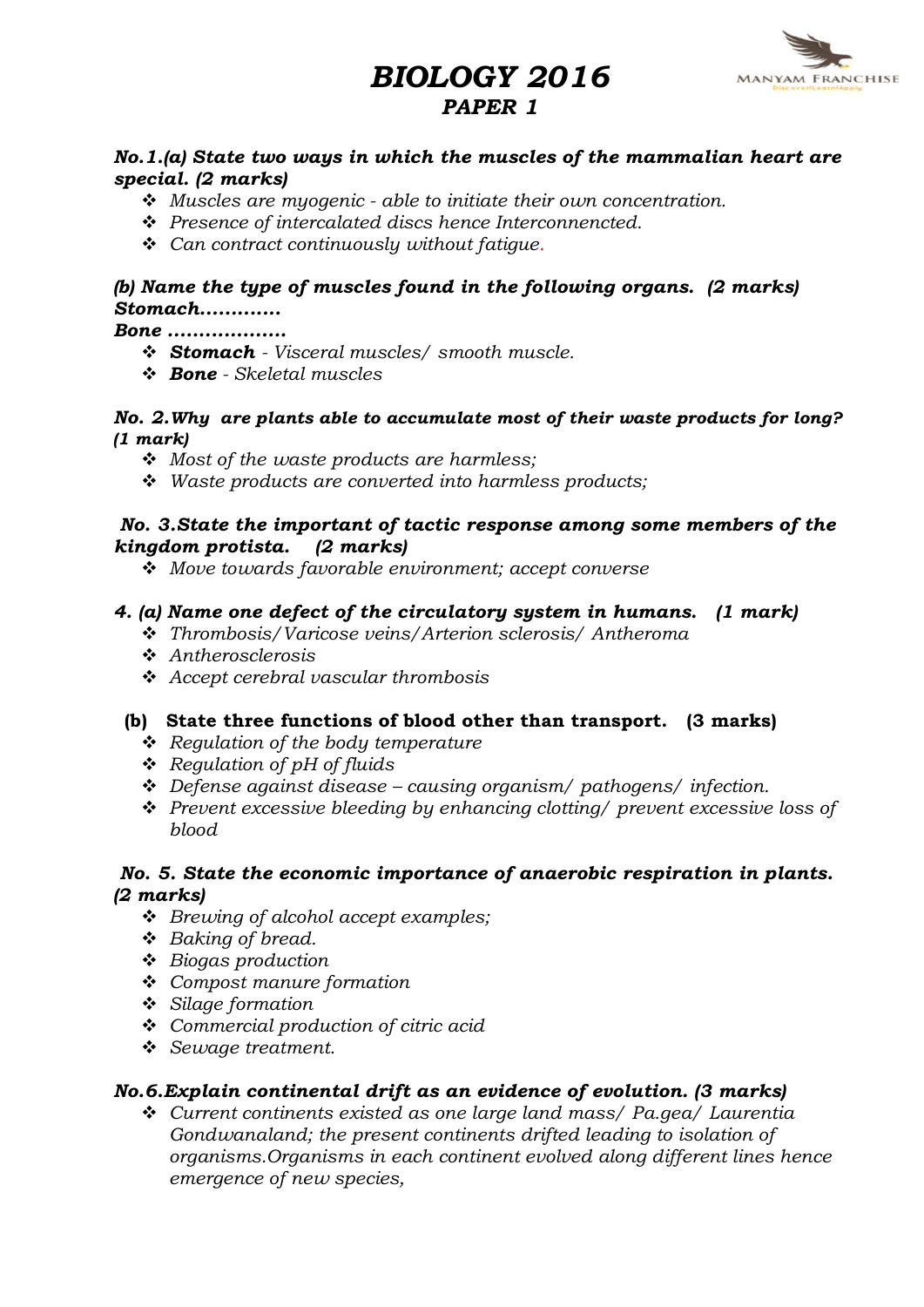

## No. 7.( a) Explain how the following prevent self-pollination. (i) Protandry (1 mark)

 $\div$  Male reproduction organ/ anthers androecia/ stamens mature earlier than female reproduction organ/ carpels/ stigma/ pistil/ gynoecium.

# (ii) Self- sterility.

 $\triangle$  Pollen grains are sterile to stigma of some plants/ flowers

# No. 8.State three functions of Golgi apparatus.(3 marks)

- $\div$  Form vesicles that transport materials to other parts of the cell e.g. proteins.
- $\hat{\mathbf{v}}$  Transportation secretions to the cell surface for secretion e.g. enzymes and mucus. Packaging of materials such as glycoproteins.
- $\div$  They form lysosomes

## No. 9.(a) Name two structures for gaseous exchange in aquatic plants. (2 marks)

- $\div$  Pneumatophores
- $\triangle$  Aerenchyma tissues
- $\div$  Cuticle

#### (b) What is the effect of contraction of the diaphragm muscles during breathing in mammals? (3 marks)

 $\triangleleft$  Leads to the flattening of the diaphragm. This increases the volume of the ribcage and lowers pressure inside compared to atmospheric pressure leading to respiration

#### No. 10.( a) State two disadvantages of sexual reproduction in animals. (2 marks)

- $\div$  Harmful characteristics from the parents may be passed on the offsprings
- $\cdot$  Takes a longer time
- $\div$  Few offsprings are produced at a time

# (b) State two functions of the placenta in mammals. (2 marks)

- $\triangleleft$  Exchange of nutrients / oxygen / metabolic wastes between the mother and foetus circulation systems.
- **❖** Secretion of progesterone hormones

# No. 11.Name two benefits that a parasite derives from the host (2 marks)

- $\triangleleft$  Obtains food/nutrients
- v Shelter

# No. 12.Other than using the quadrant, give two methods of estimating population of grass.(2 marks)

- v Belt transect
- $\div$  Line transects

# No. 13.(a) State two factors that affect enzymatic activities  $(2 \text{ marks})$

 $\div$  Temperature PH co-factors, co-enzymes; enzyme product concentration; substance concentration/ metabolic poison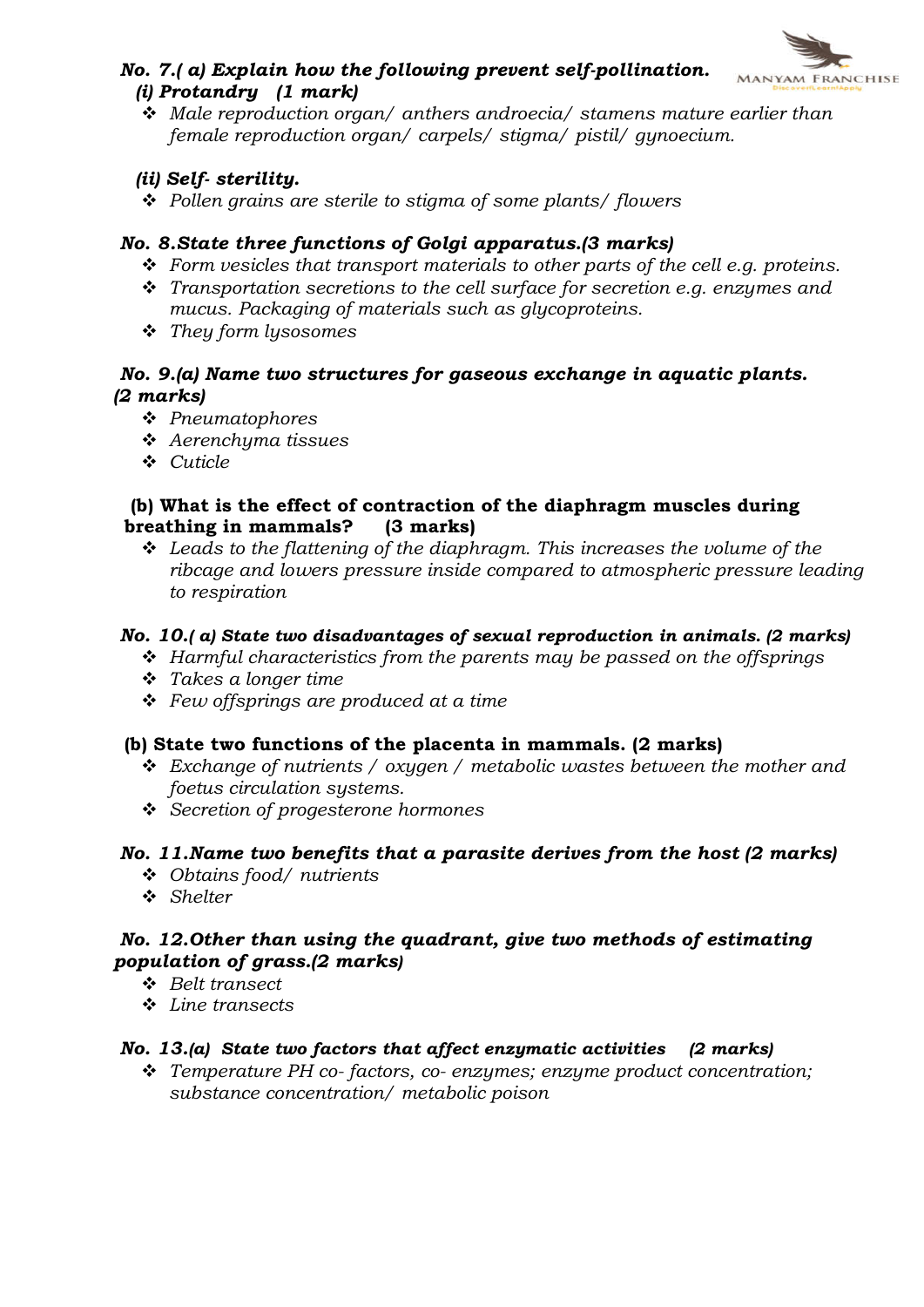

- $\hat{\mathbf{v}}$  Temperature-increase in temperature increases rate of enzymatic activity up to an optimum
- $\triangleleft$  Low temperature decreases enzymatic activity/ too high temp above optimum point denatures enzymes.
- $\cdot$  Ph- Enzymes work best at optimum ph/extreme ph denatures enzymes.
- $\triangle$  Enzyme conc Increase in conc. increase enzymatic activity.
- $\div$  Co- enzymes complements enzymes increasing rate of activity
- $\div$  Substrate concentration increase enzymatic activity up to certain level.

## No. 14.Give three factors that determine the amount of energy a human being requires in a day.(3 marks)

- $\triangleleft$  Body size
- $\div$  Sex
- $Age$

# No. 15. (a) What is seed dormancy (1 mark)

 $\div$  State during which a seed cannot germinate/ state of rest before seed germination; rej inability to germinate

#### (b) Name a growth inhibitor in seeds (1 mark)

 $\triangle$  Absisicic acid

#### No. 16.State one use of each of the following excretory products of plants: (2 marks)

#### (a) colchicine

 $\cdot$  Inducing polyploidy/ treatment

#### (b) papain

 $\div$  Meat tenderizer

#### 17. State the name given to the study of:-

#### (i) The cell (1 mark)

v Cytology: Rej cell biology

#### (ii) Micro-organisms (1 mark)

 $\div$  Microbiology

#### No. 18.Distinguish between haemolysis and plasmolysis. (2 marks)

 $\triangle$  Haemolysis – process by which red blood cells take in water till they burst; while Plasmolysis – loss of water from plant cells until the cell membrane is detached from the cell wall/ until the cell become flaccid.

#### 19. Explain why it is not advisable to be in a poorly ventilated room with a burning charcoal stove.(3 marks)

 $\triangle$  Charcoal in limited supply of air produces carbon(ii) oxide, which combines with haemoglobin forming Carboxylhaemoglobin which is a stable compound and does not dissociate easily, reducing capacity of the haemoglobin to carry oxygen leading to suffocation hence death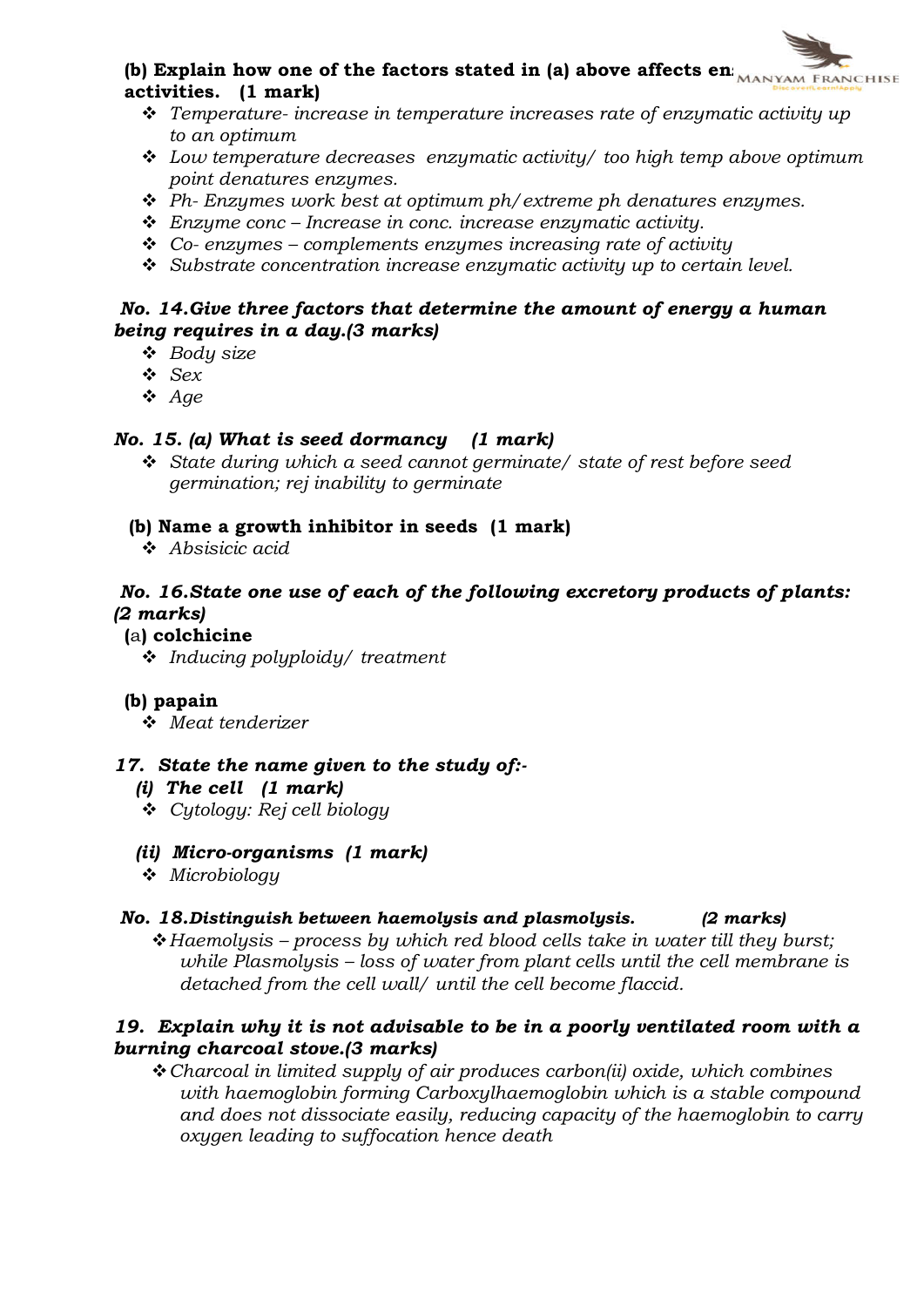# No. 20. State three factors that contribute to the deceleration  $M_{\rm ANNYAM}$  Franchise population curve of an organism. (3 marks)

- ❖ Overcrowdina
- $\triangleleft$  Accumulation of toxic wastes
- $\div$  Limited resources such as nutrients

# No. 21. The figure below illustrates a food web in a certain ecosystem.



#### From the food web*:*

- (a) Draw the shortest food chain; (1 mark)
	- Grass grasshopper lizards

# b) Identify the organisms with the highest

- (i) Number of predators; (1 mark)
- $\div$  Chicken

#### (ii) Biomass. (1 mark)

v Grass

#### No. 22.State three characteristics of the class Crustacea. (3 marks)

- $\cdot$  Fused head and thorax/ capholothorax (often) protected by carapace.
- $\div$  Gaseous exchange through gills
- $\div$  Two pairs of antennae
- $\div$  Five more pairs of limbs/ five to twenty pairs of limbs; rej five
- $\triangle$  A pair of compound eyes
- $\hat{\mathbf{v}}$  Three pairs of mouth parts (consisting of labial pulps / maxillae/mandible)

#### No. 23. (a) Name one salivary gland in humans. (1 mark)

v Sublingual; submaxillary/ submandibular; parotid

#### (b) State two functions of saliva (2 marks)

- v Lubricating food; Digestion of starch; Moistens food; Provides alkaline medium;
- v Softens food/ Dissolves food.

#### No. 24.How does nutrition as a characteristic of living organisms differ in plants and animals?(2 marks)

- $\div$  Plants make their own food from carbon (IV) oxide and water in the presence of light /photosynthesize/ autotrophic; while animals eat readymade food (some plants and animals heterotrophic;
- $\cdot$  If photosynthesis described all raw materials must be mentioned;
- $\triangleleft$  Carbon (IV) oxide the (IV) must be bracketed.
- $\cdot \cdot$  If sources of food for animals are mentioned then both plants and animals must appear.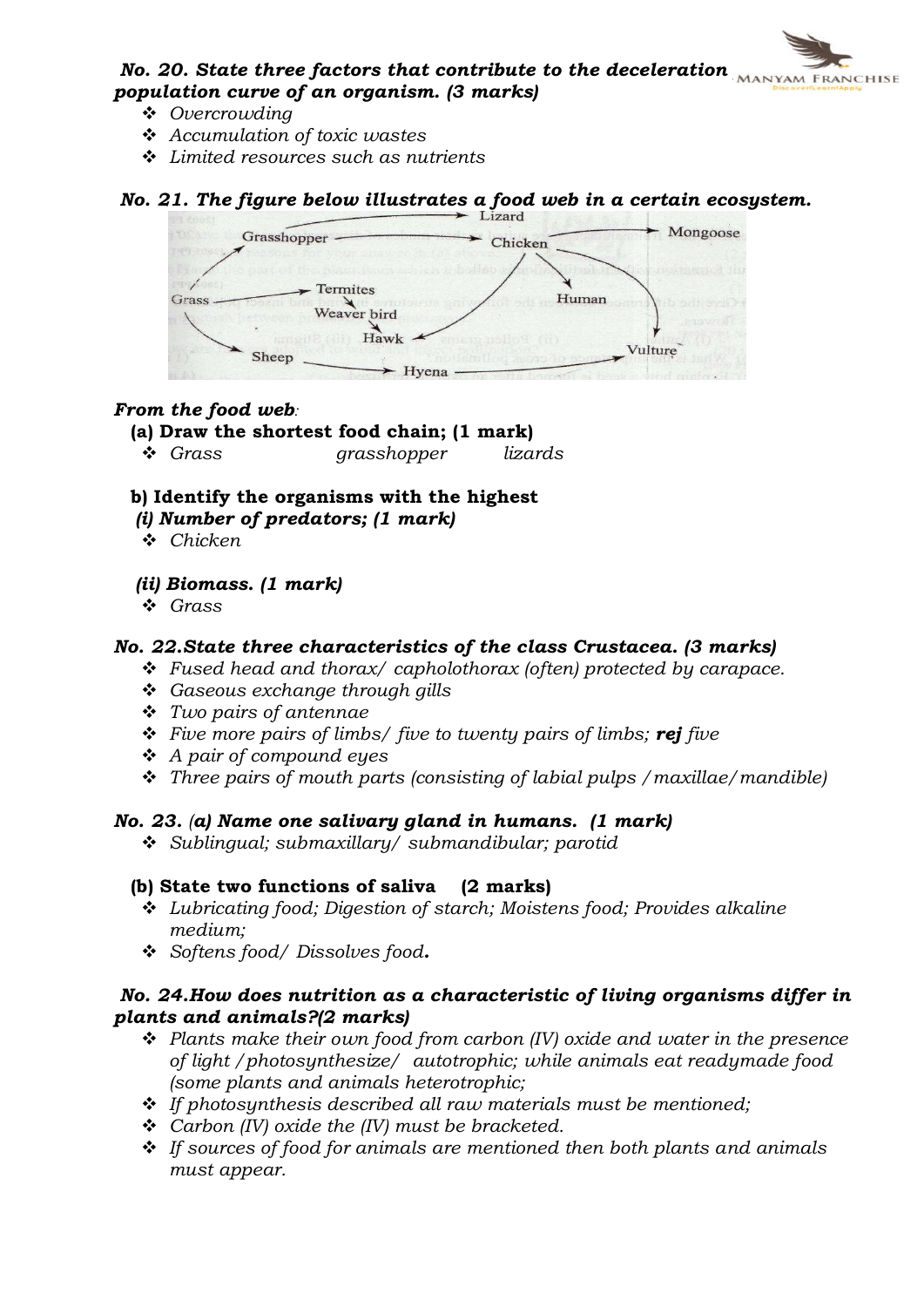No. 25. Distinguish between diffusion and osmosis. (2 marks, MANYAM FRANCHISE

| Diffusion                          | <b>Osmosis</b>            |  |
|------------------------------------|---------------------------|--|
| Involves movement of<br>$\sim$ $-$ | - Involves movements of   |  |
| particles of molecules of          | solvent molecules         |  |
| liquids or gas                     | - It takes place though a |  |
| - It may be through $a$            | semi permeable            |  |
| membrane or in air                 | membrane                  |  |
| - Not affected by PH changes       | Rate affected by PH       |  |
|                                    | changes                   |  |

# No. 26. State the functions of the following parts of a light microscope. (2 marks)

(a) Objective lens

 $\triangle$  Magnification of the object/ image

#### (b) Diaphragm

\* Regulates amount of light (falling on the object on microscope); Acc: Adjust control amount of light

#### 27. (a) What is single circulatory system? (1 mark)

 $\triangle$  Blood goes through the heart once in very complete circulation

- (b) Name an organism which has a single circulatory system. (1 mark)  $\div$  Fish
- (c) Name the opening to the chamber of the heart of an insect. (1 mark)  $\triangleleft$  Ostium
- No. 28.The diagram below shows a transverse section of a plant organ



- (a) Name the plant organ from which the section was obtained v Stem
- (b) (i) Name the class to which the plant organ was obtained. (1 mark)  $\div$  Monocotyledonae

#### (ii) Give a reason for your answer in (b) (i) above. (1 mark)

- $\div$  Vascular bundles are scattered and not arranged in a ring
- $\triangleleft$  Absence of pith/ cambium

#### (c)Name the part labeled X (1 mark)

 $\triangleleft$  Epidermis